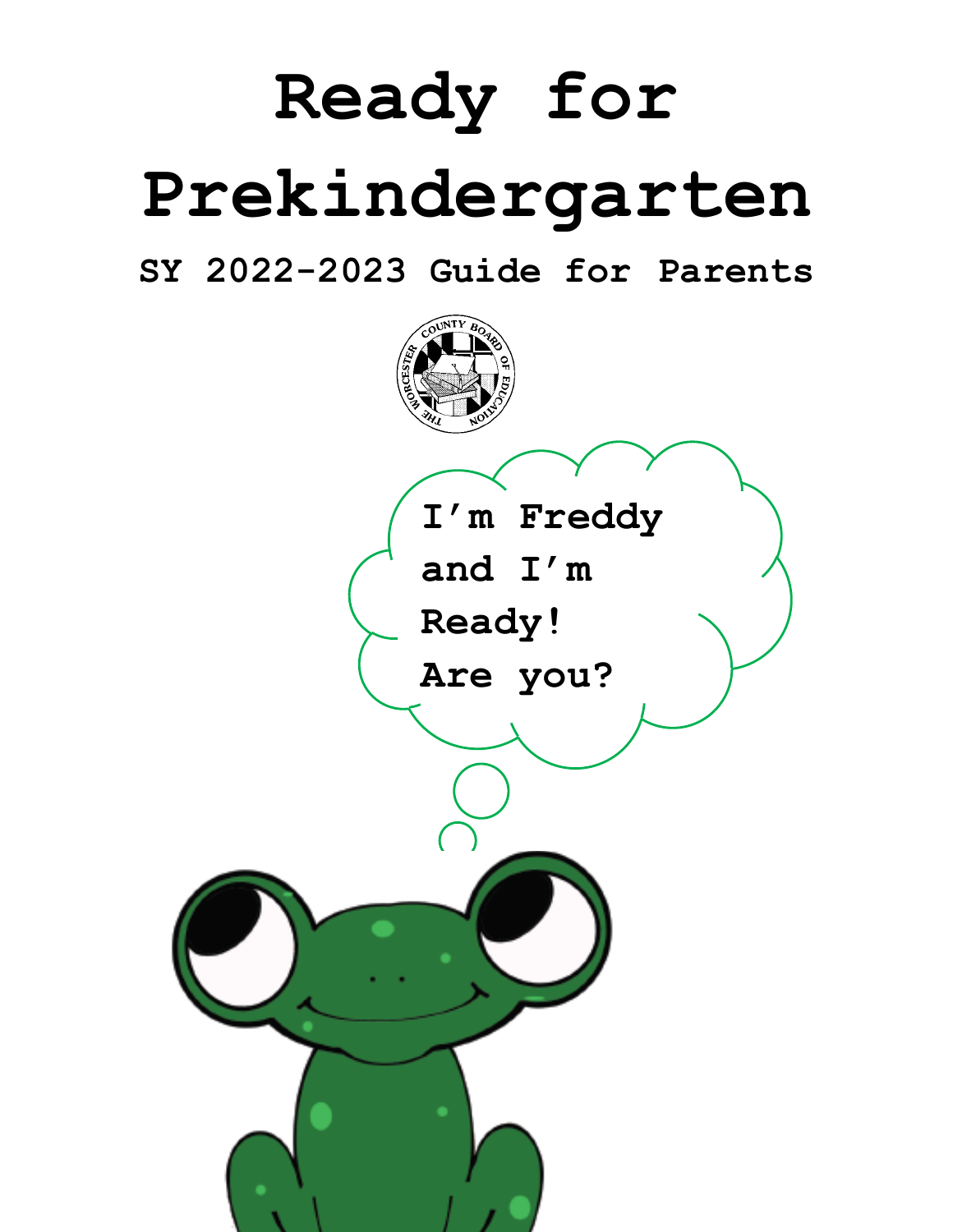Parents:

The educational experience that your child is about to begin in Worcester County Public Schools will be one of the most exciting and rewarding times of his or her life. The school system prides itself on excellence in its educational programs and staff and has committed itself to continued improvements to meet the challenges ahead.

We are particularly happy to welcome you to the Worcester County Public School System as partners in this educational process. The learning that takes place in the classroom must be supported and reinforced by your efforts at home. We will be glad to provide assistance in any way we can throughout your child's years in the school system.

This booklet is intended to prepare you to help your child get ready for the first day of prekindergarten and to answer some of the questions that inevitably arise. Should you have other questions, please feel free to contact either the school your child will attend or the Worcester County Board of Education. We look forward to a happy and productive relationship with you and your child.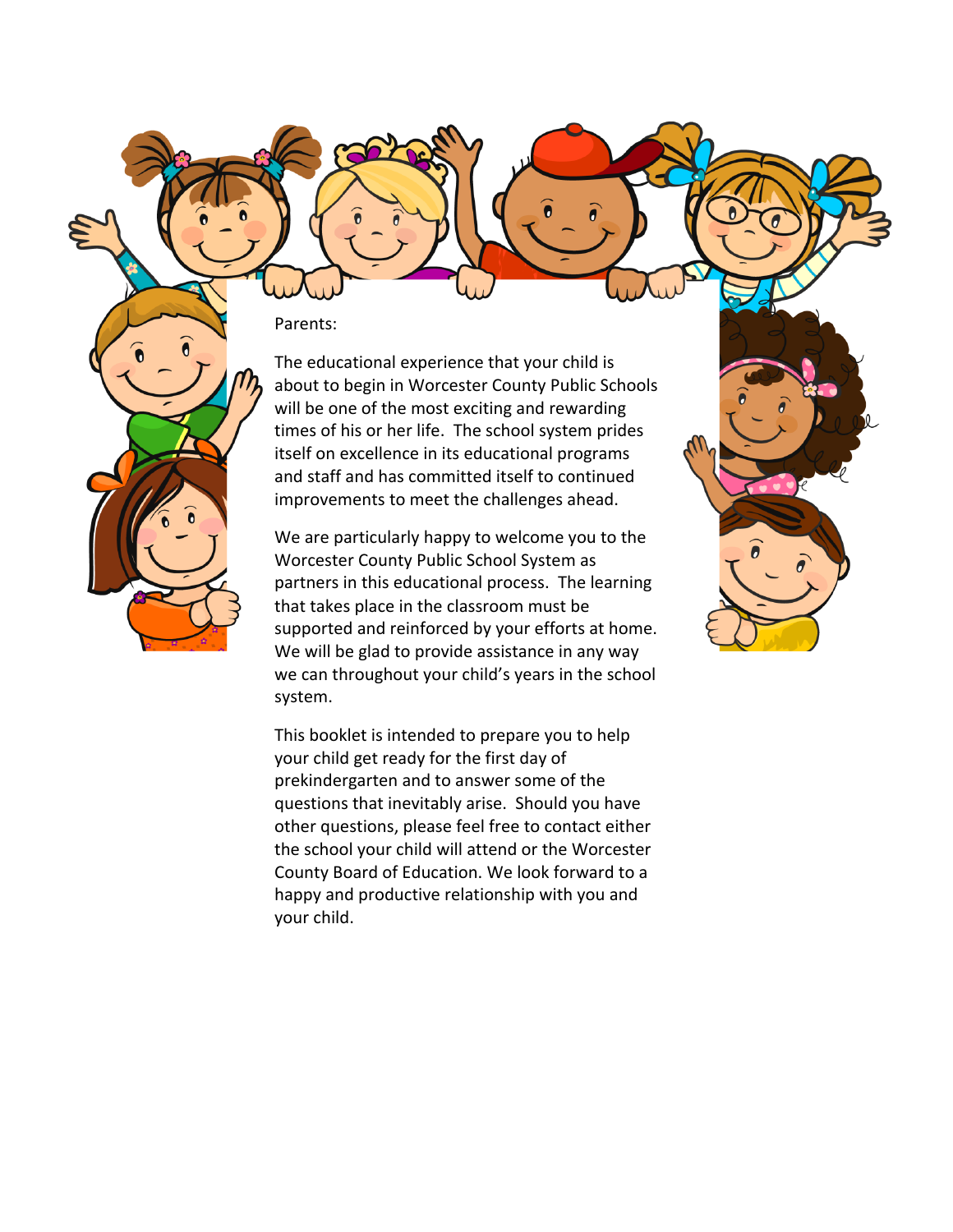## Requirements for Registration

Prekindergarten is a state-funded program for four-year-old children who are from families that are economically disadvantaged or homeless. The overall goal of prekindergarten is to provide learning experiences to help children develop and maintain the basic skills necessary to be successful in school. The Prekindergarten program provides appropriate experiences that address the literacy, cognitive, social, emotional, and physical needs of young children. A child admitted to the prekindergarten program in the public schools must be four years-old or older on September 1 of the school year in which the child applies for entrance. Eligibility for enrollment is extended to four-year-old children who come from families with economically disadvantaged backgrounds or who are homeless. The Bridge to Excellence in Public Schools Act requires local school systems to enroll all income eligible four-year-old children whose parents or guardians seek to enroll them. After the initial enrollment of these children, local school systems may fill any remaining vacancies by enrolling children who exhibit a lack of readiness in personal and social development, language and literacy, mathematical thinking, scientific thinking, social studies, the arts, or physical development and health.

#### **Requirements at registration: please bring with you.**

- Student registration by custodial parent as defined in Worcester County Public School System Policy IV.A.9.
- Parent picture ID
- Live in the School's attendance area
- Child's Social Security Card
- Child's Birth Certificate
- Proof of Residence (utility bill w/service address or rental agreement, current deed or lease with required signature and address on it)
- Record of your child's immunization and blood lead level test: Have all immunizations current
- Proof of income (previous year's W-2's or last 3 paystubs)

**Immunization Form –** Immunizations safeguard the health of your child and the other children attending school. Maryland State immunization regulations require all students to have completed their immunizations in order to attend school. Proof of the completed immunization series must be provided. Required shots include 4 DPT, 3 polio, 2 measles, 1 mumps, 1 rubella, 3 hepatitis B, and 1 varicella (chicken pox). The Maryland Immunization Certificate should be completed with the dates of all vaccines by the health care provider or the health department; a parent's signature is not permitted. Maryland State law, enacted in 2000, targets areas considered at risk for childhood lead poisoning by zip codes. All children in prekindergarten who live or have ever lived in the targeted zip codes must show evidence of blood lead testing.

There are rare exceptions to the Maryland State immunization law. For more details, visit "immunization exceptions" at http://www.marylandpublicschools.org/nr/rdonlyres/0700b064-c2b3- 41fc-a6cf-d3dae4969707/10546/technicalassistanceguide.pdf .

**Physical Examination Form –** State law requires a physical examination for all students who are new to the public school system. The form should be completed by parents and the physician.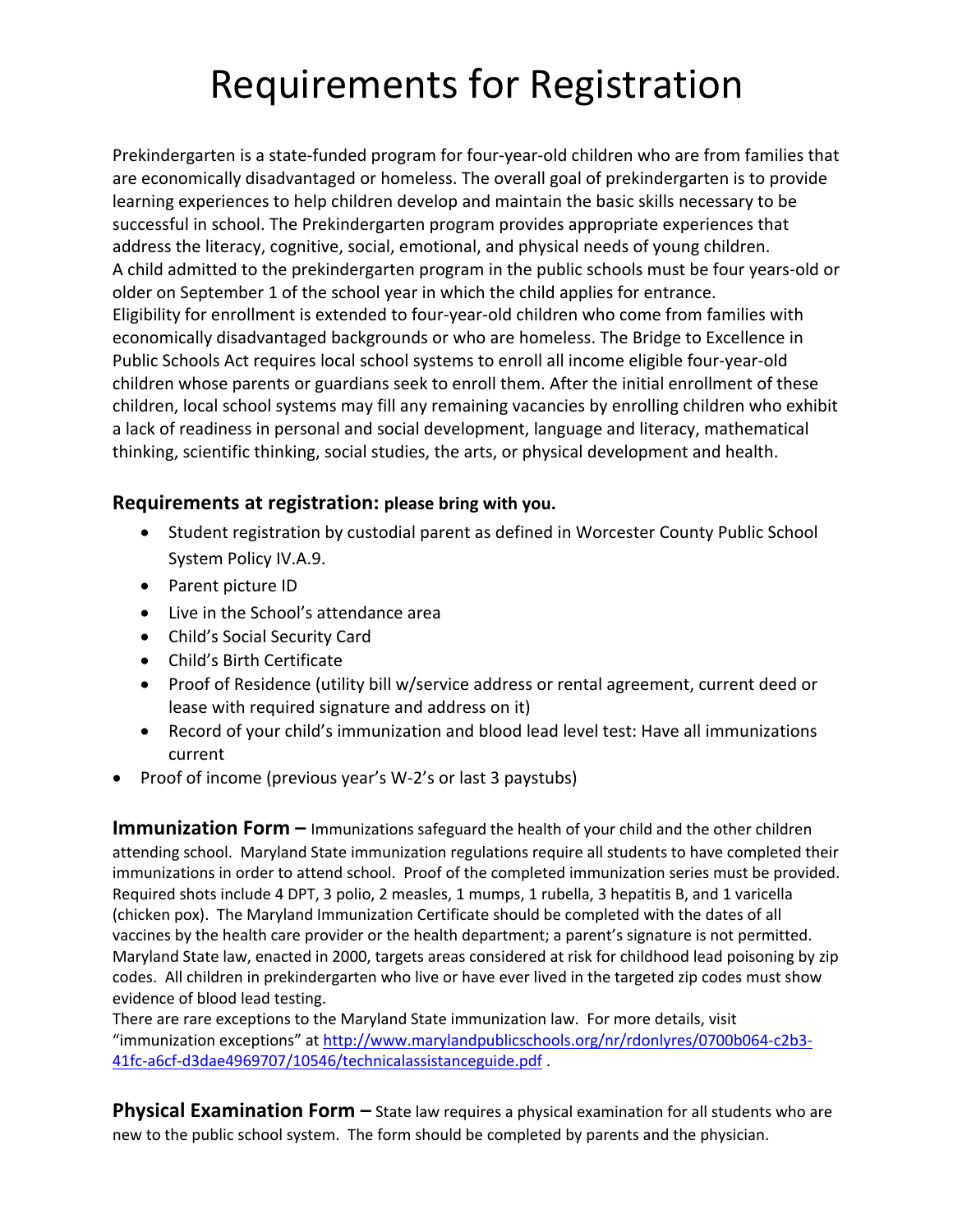**Dental Form –** This form should be completed by the student's dentist.

**Registration Form –** The official registration form for the Worcester County Public School System should be completed during registration.

## **How You Can Help Your Child**

- Encourage a positive attitude toward school, the teacher, and learning.
- Encourage creative abilities by letting your child use scissors, play dough, crayons, blocks and glue.
- Give many opportunities to follow directions.
- Take trips to zoos, parks, museums, airports, libraries, farms, and other places of interest, and talk about these experiences.
- Provide opportunities to play with other children and to spend some time away from you to develop independence.
- Encourage independence in dressing (tying shoelaces, zipping and buttoning clothes), personal habits, and care of possessions.
- Label all belongings sweaters, coats, caps, mittens, boots, school boxes, backpacks, etc. with child's first and last name.
- Play board games or use a computer with your child to encourage the use of thinking skills and cooperation.
- Encourage your child to practice printing his or her name using upper and lower case letters appropriately.
- Visit the library regularly and have your child use his or her own library card.
- Teach your child his or her home address and telephone number.
- Play rhyming games and sing songs with your child.
- Read to your child daily (stories, magazines, poems, signs, etc.).
- Encourage imaginative play.

| Help me get Ready,<br>please! |  |
|-------------------------------|--|
|                               |  |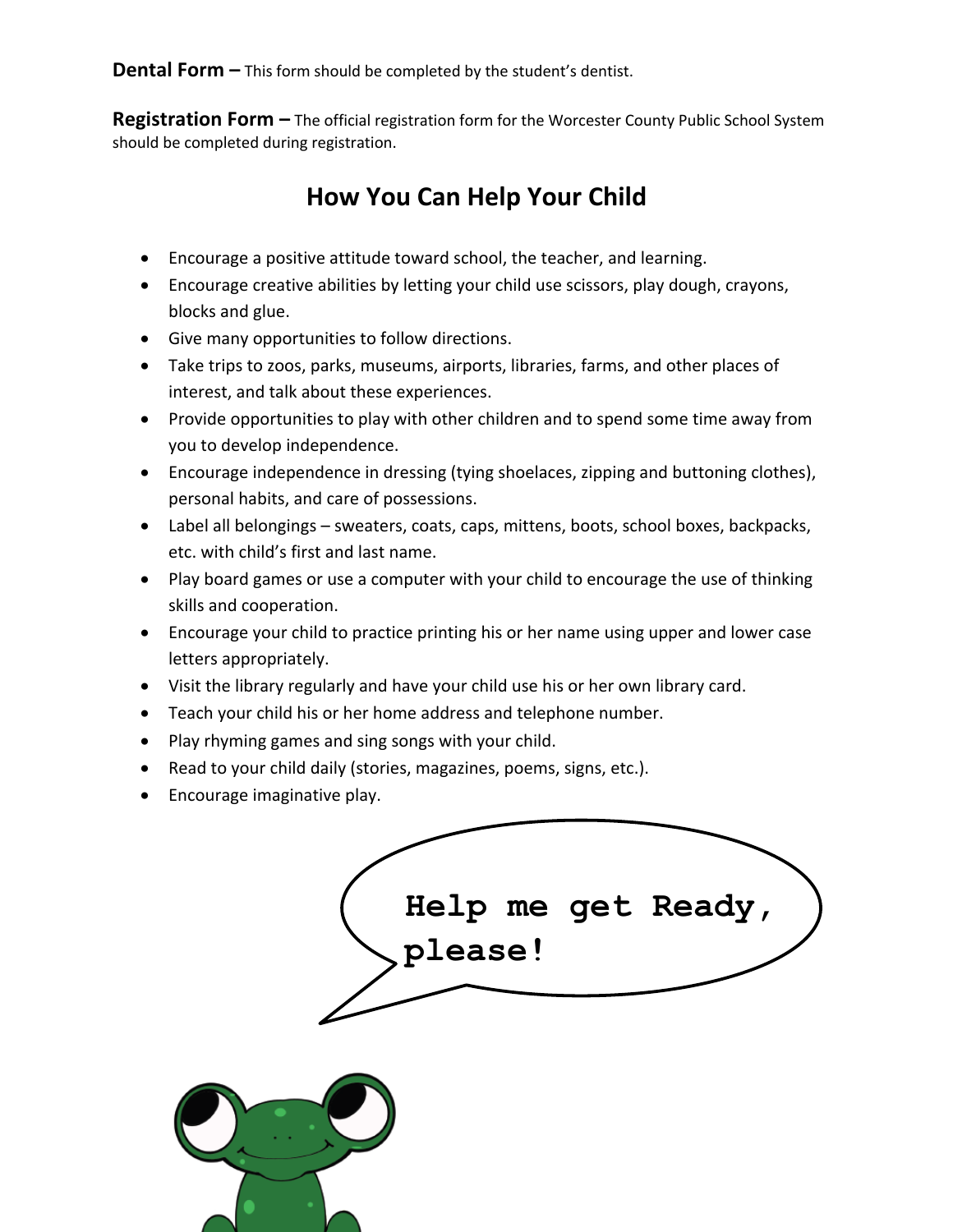## **The Prekindergarten Program**

Worcester County elementary schools provide a half-day prekindergarten program at SHES, OCES, and BES. PES and SES offer full day programs. The prekindergarten curriculum contains the Maryland State College and Career Readiness Standards for reading, writing, mathematics, physical education, science, social studies, and technology. The curriculum integrates all areas of learning as well as emphasizing the thinking skills to enhance learning. After assessing previous knowledge and skills, teachers prepare their units and lessons to meet the children's needs.

## **All children enter prekindergarten with:**

- A system of attitudes, knowledge, and skills.
- Family cultures.
- Varied interests and experiences.
- Personal strengths.
- A desire to understand their world.
- A need to communicate and interact with others.

The prekindergarten classroom provides an atmosphere that appreciates diversity and accepts individual contributions. All children can learn and will learn when they see themselves in the curriculum. The prekindergarten program welcomes each child and the child's family with enthusiasm and respect. Learning requires commitment and creates change. To design activities that encourage each child to experience success, teachers work with students in a variety of ways. Through flexible grouping and differentiated instruction, teachers address the strengths and needs of each child.

Prekindergarten children are eager learners who learn best through experience. A developmentally appropriate prekindergarten program develops curiosity, competence, independence, and excitement toward future education. The prekindergarten year represents the beginning of formal public education. As the children learn, they see themselves as productive contributors to their world.

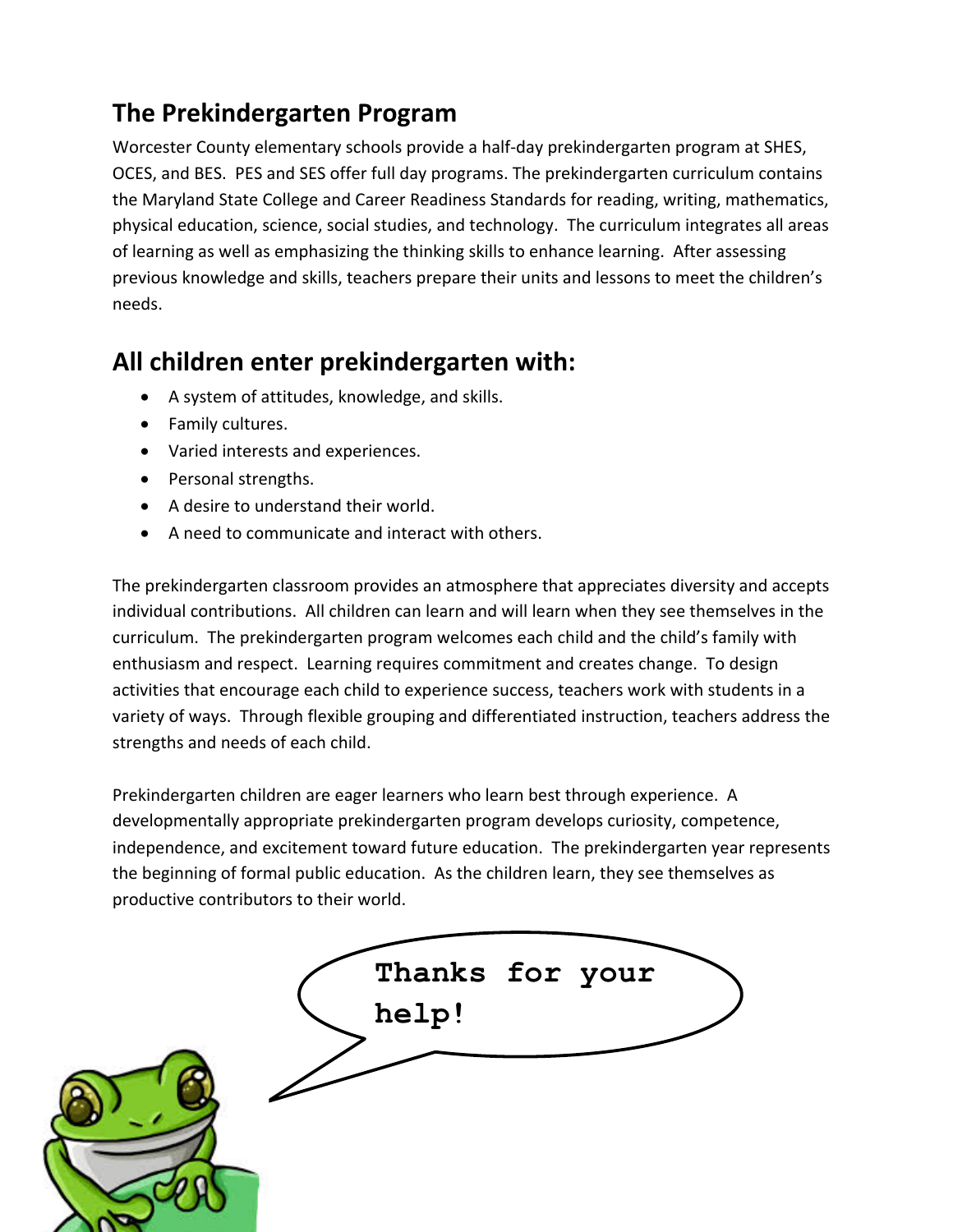## **The Health of Your Child**

Your young child setting off for school should:

- Get enough rest every night (10-12 hours of sleep).
- Eat a balanced diet, taking time for a complete breakfast the most important meal of the day.
- Have ample time to dress, eat, and get to school in a relaxed and happy frame of mind.
- Avoid overly stimulating or violent movies, music, video games and television programs, especially prior to bedtime.
- Establish regular toilet habits and know how to use the bathroom properly and independently.
- Know that only food goes into the mouth.
- Learn to wash hands frequently.
- Keeps hands away from eyes, ears, nose, and mouth.
- Play outdoors every day that the weather permits.
- Learn to cover mouth and nose when sneezing or coughing, or cough or sneeze into an upper sleeve, not his/her hands.
- Carry and use clean tissues when coughing and sneezing and use and dispose of tissues correctly.
- Wear clothes suitable to the weather.
- Have a physical examination including eyes and ears at regular intervals. (The Worcester County Health Department can help families to find care.)
- Have regular dental checkups. (If you need a dentist or financial assistance, the school nurse or the Worcester County Health Department may be able to help you.)
- Know the safety cautions for strangers, strange places, strange situations, and strange animals.

## **Medications**

All medications should be taken by students at home whenever possible. If it is necessary for medications to be taken by your child in a school, a **medication order form completed and signed by the physician and written parent or guardian permission are required.** The school nurse can provide you with the proper form.

Medications must be in a clearly labeled container. The original prescription container should accompany all prescription medication to be administered at school. Label information must include the student's name, date of order, medication name, dose, expiration date, directions for administration (time, frequency, route, etc.), and doctor's name. Baggies and unlabeled containers cannot be accepted. Parent or legal guardian must bring the medication to the school and give to the school nurse. Do not send medications to school with your child.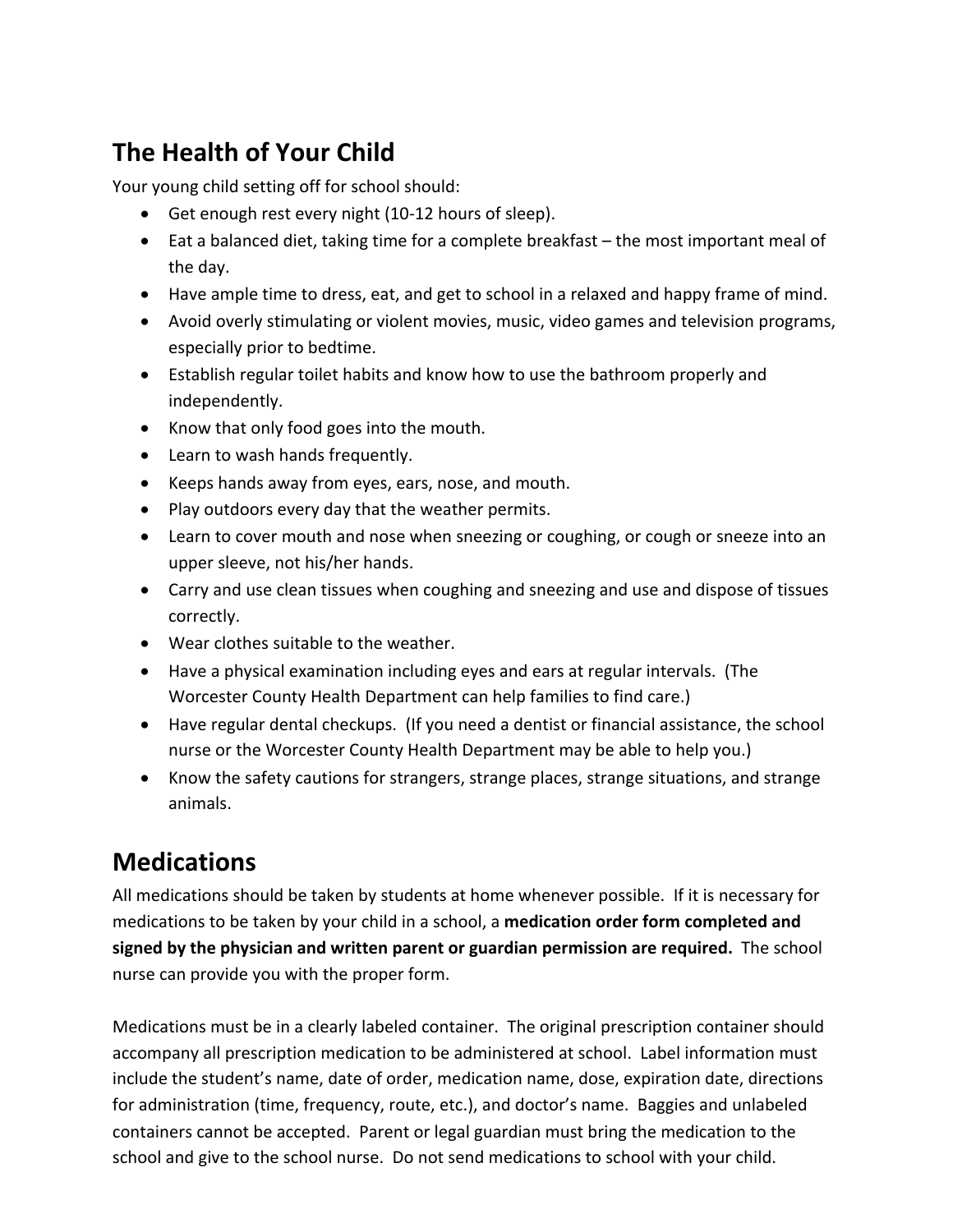## **When to Keep Your Child Home**

- 
- chills fever\* runny nose sore throat
- 
- earache rash severe
	- coughing
- vomiting
- **Children must be free of fever for 24 hours before returning to school.**

The following health chart gives information about some childhood diseases that may occur during the school year.

| <b>Disease</b>                                                                                                                                                                                                     | <b>Incubation</b>          | <b>Action</b>                                                                                         |  |
|--------------------------------------------------------------------------------------------------------------------------------------------------------------------------------------------------------------------|----------------------------|-------------------------------------------------------------------------------------------------------|--|
| Chickenpox<br>Pimples, blisters, and/or crusts in different stages                                                                                                                                                 | 2-3 weeks                  | Excluded from school until lesions<br>are scabbed over                                                |  |
| <b>Conjunctivitis (Pinkeye)</b><br>Contagious condition, redness and watering of eyes; pus<br>may be present                                                                                                       | Acute                      | Student is excluded until the eye is<br>clear or until released by a<br>physician to return to school |  |
| <b>Fifth Disease</b><br>Bright red checks, rash on body, mild cold symptoms                                                                                                                                        | $4-20$ days                | Permitted to return to school after<br>diagnosis by a physician                                       |  |
| <b>Head Lice</b><br>Tiny insects in hair, egg cases (nits) on hair shaft                                                                                                                                           | $7-10$ days                | Permitted to attend school after<br>proper treatment for lice                                         |  |
| <b>Measles (Rubeola)</b><br>Cough, runny eyes and nose, high fever, and extensive rash<br>occurring on the face and body                                                                                           | 10-14 days                 | Permitted to return to school 5<br>days after disappearance of rash                                   |  |
| <b>Ringworm of Scalp</b><br>Areas of scaly patches of baldness; may begin as small<br>pimples                                                                                                                      | $10-14$ days               | Excluded from school until under<br>treatment by physician                                            |  |
| <b>Staphylococcal Infection</b><br>(Staph) including Methicillin resistant Staphylococcus Aureus<br>(MRSA) skin and soft tissue infections such as impetigo,<br>boils, skin abscesses, occasional invasive disease | Variable and<br>indefinite | May attend school with lesions<br>covered                                                             |  |
| <b>Streptococcal Infection</b><br>(Scarlet Fever or Scarletina, Strep Throat) Sore throat, fever,<br>rash on body or extremities                                                                                   | 1-3 days                   | Excluded until released by<br>physician to return to school                                           |  |

These diseases should be reported to the school nurse.

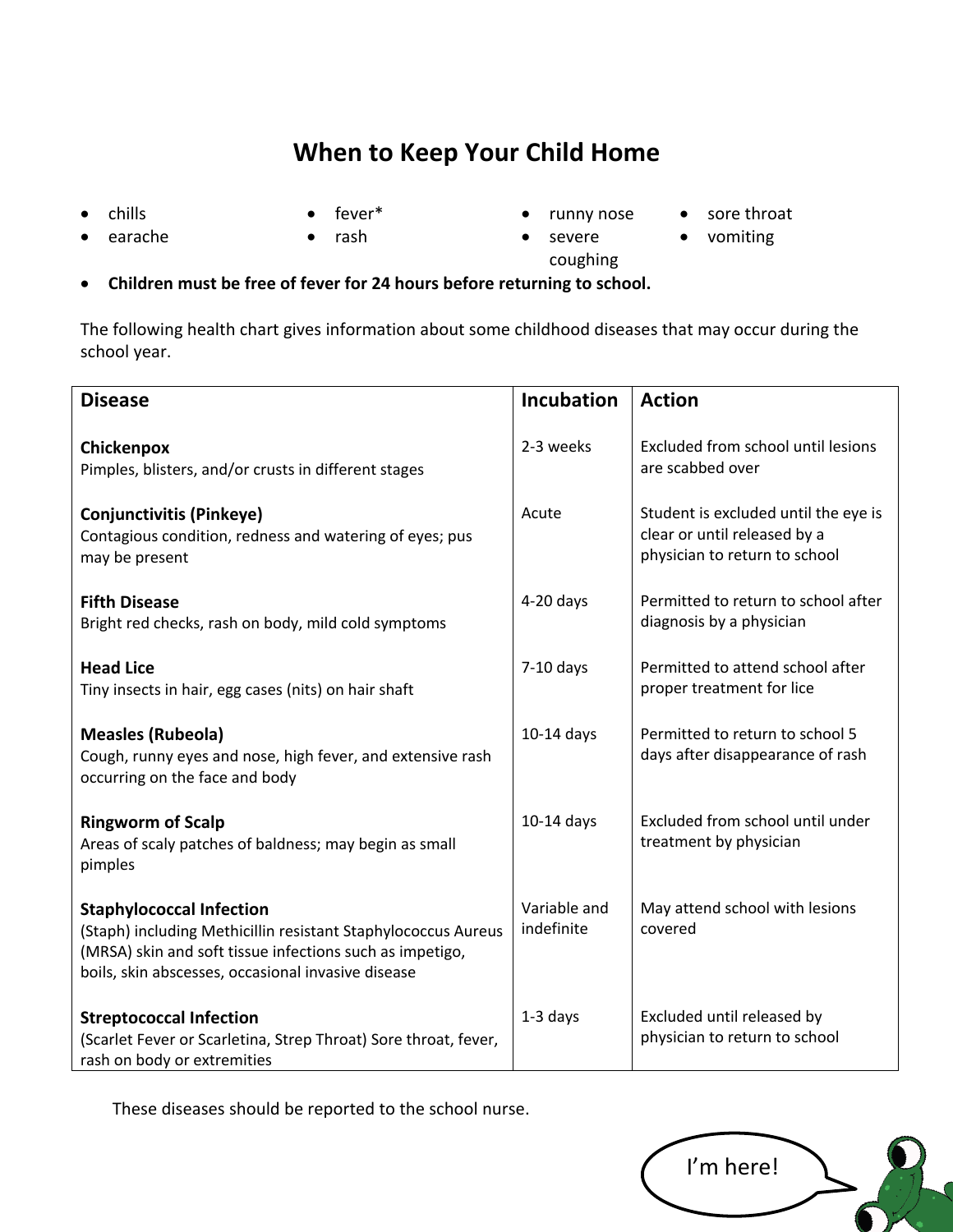## **School Personnel**

Your relationship with the school will be more effective if you become acquainted with the people who are responsible for your child's welfare.

**Teachers –** Teachers are interested in understanding and helping your child. If you work together, you can help your child embark upon a successful educational experience.

**Principal –** The principal is in charge of your child' school and is responsible for the school's program. The principal (and assistant principal) will get to know your child and are always ready and willing to help you.

**The Superintendent and Department of Education Staff –** They are concerned with students at all the schools and work closely with the school to provide well-trained teachers, suitable materials, and a program of instruction that meets the needs, interests, and abilities of children of different age levels.

**Student Services Specialist –** If your child is frequently absent or late to school or experiences serious problems adjusting to school, the pupil personnel worker will work with you and your child to help solve the problem. These workers also help families find community resources to lend assistance when it is needed.

**School Nurse –** A school nurse is assigned to your school to provide emergency and health care to your child. The nurse is available to you and your child to assess health care needs and problems and develop health care plans for management of the health concern at school.

**School Secretary –** The school secretary is eager to help you when you call or visit the school. He/she will probably be the first to greet you and will help you find the answers to your questions.

**School Psychologist –** A school psychologist is available at each school to consult with parents and teachers regarding child development, behavioral interactions, and individualized instructional strategies. In collaboration with others, school psychologists identify learning strengths and needs of individual children and design specific plans to promote school success. School psychologists also participate on a variety of school-based teams to support the academic and behavioral progress of all students.

**School Counselor –** An elementary school counselor is assigned to your school to serve all students. Working with individual students, small groups of students, whole classes, staff, and parents, counselors help to improve student academic performance and social/emotional development.

**Speech-Language Pathologist –**The speech-language pathologist helps some children develop skills to be successful listeners and speakers.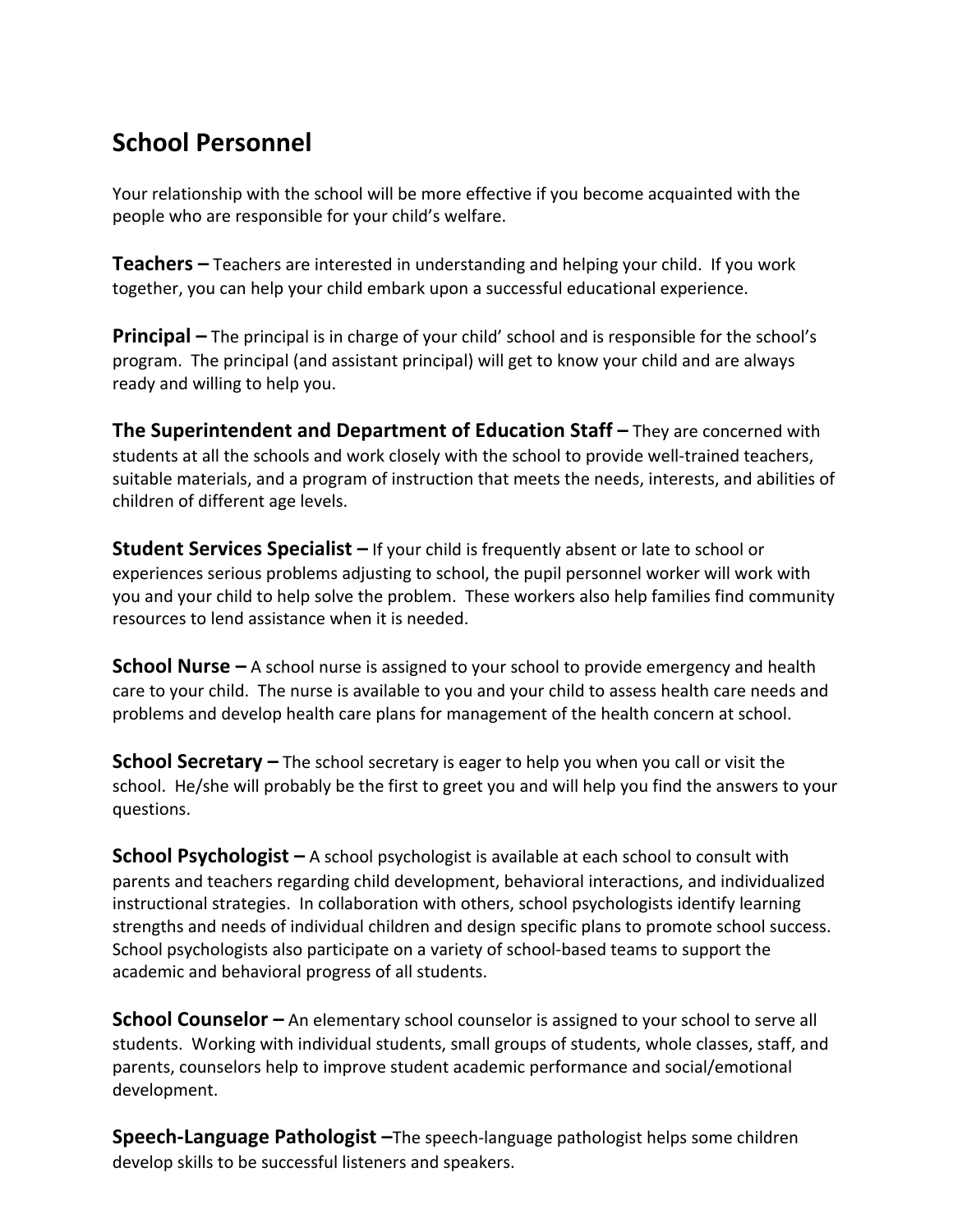**ELL Teacher –**The English Language Learners (ELL) teacher is available to consult with parents and teachers about language development and educational needs of children whose primary language is not English.

**Special Education Teacher –** The special education teacher helps children with disabilities be successful learners using specialized teaching strategies.

| <b>Personnel</b>            | <b>Buckingham</b>   | <b>Ocean City</b>  | Pocomoke            | <b>Showell</b>          | <b>Snow Hill</b>  |
|-----------------------------|---------------------|--------------------|---------------------|-------------------------|-------------------|
| Principal                   | Chris Welch         | <b>Julie Smith</b> | Joshua<br>Hamborsky | <b>Diane Shorts</b>     | Matthew<br>Record |
| <b>Assistant Principal</b>  | Deshon<br>Purnell   | Jane Chisholm      | Faye Williams       | <b>Karen Marx</b>       | Erica Matlock     |
| Superintendent              | Mr. Louis Taylor    |                    |                     |                         |                   |
| Assistant                   | Ms. Denise Shorts   |                    |                     |                         |                   |
| Superintendent              |                     |                    |                     |                         |                   |
| Assistant                   | Dr. Annette Wallace |                    |                     |                         |                   |
| Superintendent              |                     |                    |                     |                         |                   |
| Early Childhood             | Mr. Todd Hall       |                    |                     |                         |                   |
| <b>Education Specialist</b> |                     |                    |                     |                         |                   |
| <b>Student Services</b>     | Stephen Boyd        | Darrell Birckett   | Kennis Austin       | <b>Darrell Birckett</b> | Stephen Boyd      |
| Specialist                  |                     |                    |                     |                         |                   |
| <b>School Nurse</b>         | Angela              | Allyson            | Kasey Hickman       | Amanda                  | Susan Smith       |
|                             | Lathroum            | <b>McCabe</b>      |                     | Shump-<br>Underkoffler  |                   |
| <b>School Secretary</b>     | <b>Ellen Blice</b>  | Lisa Brown         | Latoya Purnell      | <b>Sharon Bowers</b>    | Kimberly          |
|                             |                     |                    |                     |                         | Richardson        |
| <b>School Psychologist</b>  | John Stidman        | Kim Fleming        | <b>Jill Dillon</b>  | Melissa                 | Kim Fleming       |
|                             |                     |                    |                     | Shriver                 |                   |
| <b>School Counselor</b>     | Staci Aperance      | Linda McGean       | Robyn               | <b>Ed Reid</b>          | LaVerne Cray      |
|                             |                     |                    | Donoway             |                         |                   |
| Speech/Language             | Kimberly            | Carol              | Shannon             | Jamie Kelly             | Jennifer Baker    |
|                             | <b>Mourlas</b>      | Chrysanthis        | Phillips            |                         |                   |
| <b>ELL</b>                  | -Kelly Gee          | -Alicia Wallace    | Theresa             | <b>Tara Ball</b>        | Kateryna          |
|                             | -Barbara            | -Shannon           | Olenchick           |                         | Mogan             |
|                             | Porter              | Hourihan           |                     |                         |                   |
|                             | -Karen Conner       | -Kelly Gee         |                     |                         |                   |



 $\bullet$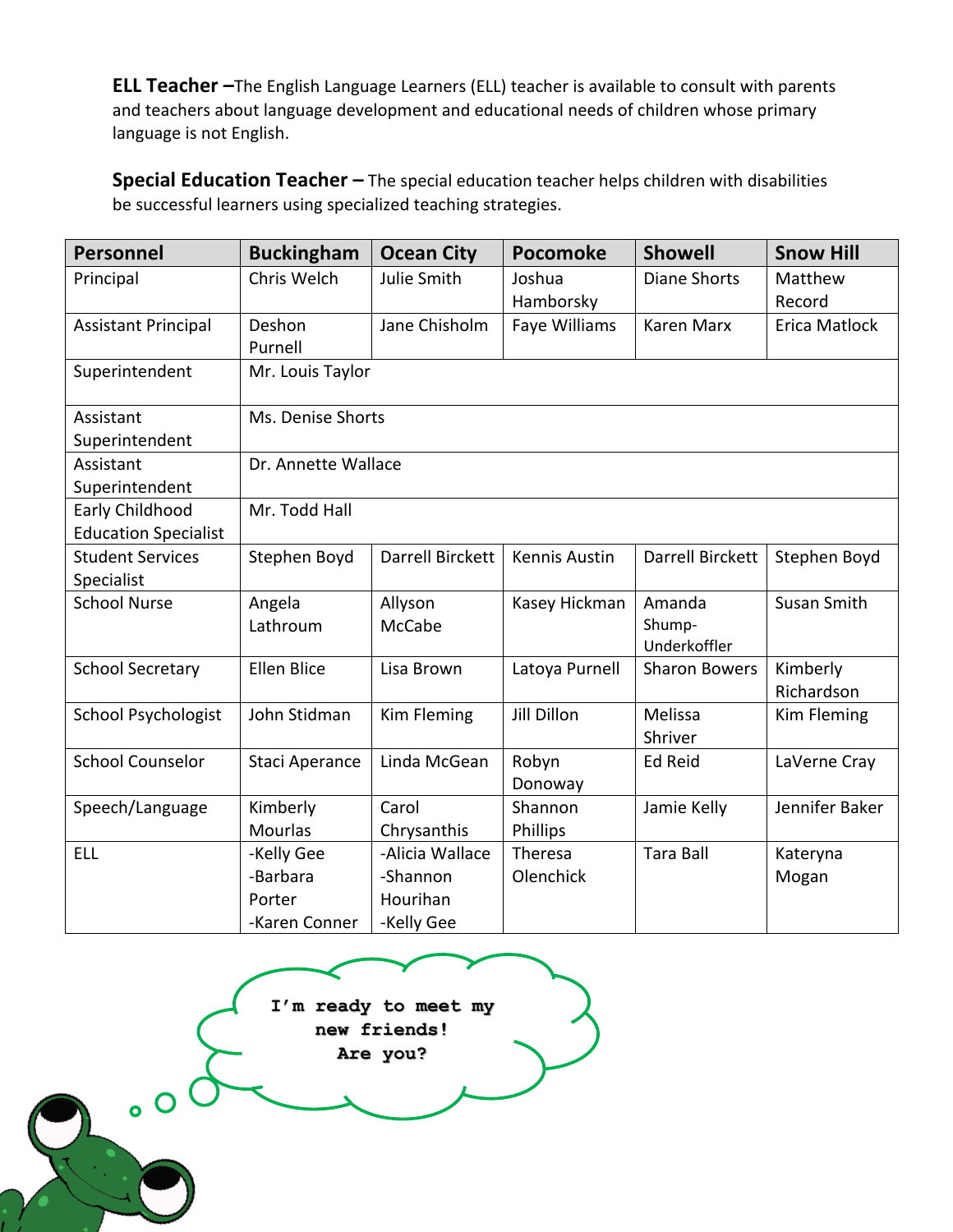## **General Information**

#### **Emergency School Closings**

On school days when schools are delayed or closed due to inclement weather or other emergencies, information is disseminated to parents over local radio and television stations, and the school system's website, www.worcesterk12.org. You may also sign up through SchoolMessenger (this form can be obtained from your child's school) to receive telephone and text message notifications of school delays/closings.

#### **School Schedules and Parent Conferences**

Parent conferences and professional work days for staff are scheduled during the year. During those times, schools may be closed to students for half days or full days. Your school will provide you with detailed conference and schedule information. General school information is also included in newsletters that are sent home regularly. Holidays and days off are noted in the school calendar, which you should receive at the beginning of the school year. The calendar is also available at www.worcesterk12.org.

#### **Bus Transportation**

Bus transportation is provided for prekindergarteners who live more than one mile from their assigned school. Bus schedules are posted the week before school begins at schools. The Pupil Transportation Office encourages parents of prekindergarten students to review the information contained in the brochure, Bus Regulations, which should be received during prekindergarten registration. For more information, call Pupil Transportation at 410-632-5009.

#### **School Insurance**

Accident insurance is available each year. This insures your child if injured on the way to and from school and while attending school. Information will be sent to you in September.

#### **Tardiness**

A student is tardy if he or she is not in the school/classroom when the day begins.

#### **Notes for Absence**

Worcester County Public Board of Education believes it is very important to insist on good attendance. Poor attendance hinders the learning process and poor attendance habits learned in school stay with children as they grow and enter the work force. **A note** from home to school stating the reason for the child's absence is required to determine whether the absence is "excused" or "unexcused." Any absence without a note of explanation or a telephone communication is considered "unexcused." In case of a contagious disease, a doctor's certificate may be requested.

> We are looking forward to having your child in prekindergarten and hope that he or she will have a healthful, happy, and productive school year. You are welcome to visit the school, consult with the staff, and participate in a variety of activities.